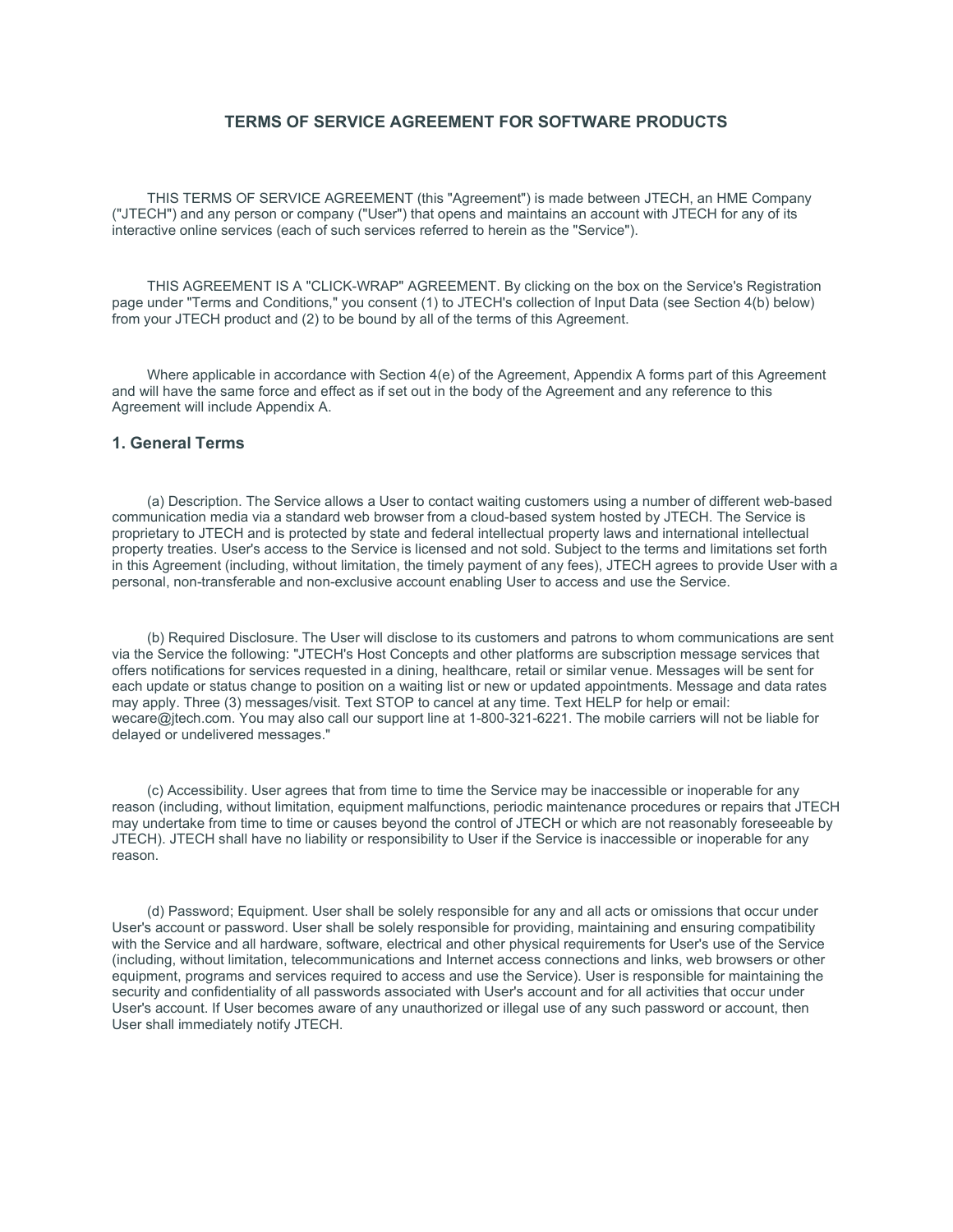## **2. Right To Use the Service**

(a) Use of Service. JTECH grants to User a non-exclusive, non-transferrable and non-sublicensable right to access and use the Service solely for User's internal business purposes. User may use the Service only while User is an account holder who subscribes to the Service or is using the Service with the express permission of a paying account holder who subscribes to the Service. Unless otherwise specified by JTECH or by another express agreement with JTECH to the contrary, User's license and right to access or use the Service terminates on the earliest of: (1) the date which is the last day of the billing cycle for which the last Service prepayment for the account has been received by JTECH; (2) the date on which any charge or fee, or other balance due under the account is past due and JTECH determines, in its discretion, to terminate the account or suspend the Service; (3) any other date upon which JTECH has the right to terminate the account or suspend the Service as provided in this Agreement or any other applicable agreement or policy; or (4) the date on which User terminates this Agreement.

b) Authorization. User represents, to the extent User uses any feature of the Service and User is not an account holder, that User has the express permission of an account holder to use that account holder's Service account. Conversely, if User is creating an account on behalf of another person who will become an account holder thereby, then User (1) hereby represents, warrants, and covenants that User has the express authority to create such account and bind such account holder to this Agreement and the policies and requirements pertaining to the Service and (2) hereby indemnifies JTECH from any loss, damage, claim or expense (including reasonable attorney's fees and expenses) arising out of or related to User's failure to actually acquire such authority or such new account holder's dispute or denial of any such authority. JTECH reserves the right to discontinue allowing persons who are not (or who do not become thereby) account holders to create, use or access accounts or the Service, whether on an account-byaccount basis or otherwise, in JTECH's sole discretion. JTECH may establish other reasonable account or Service usage limits in its discretion. JTECH further reserves the right to refuse Service to any person or organization for any reason, in JTECH's sole discretion.

(c) Trial Offers. JTECH may offer free trials to allow Users to evaluate the Service prior to committing to a subscription; therefore, Service subscription purchases are non-refundable. Service plan billing of \$249 per month begins at the end of the applicable trial period unless the account holder has previously and timely canceled the account by giving JTECH notice of cancellation in accordance with Section 13(b), below or prior to the end of the free trial period, User has entered into a subscription agreement for the Service. THE ACCOUNT HOLDER MUST CANCEL HIS, HER OR ITS ACCOUNT PRIOR TO THE END OF THE FREE TRIAL PERIOD TO AVOID CHARGES. JTECH reserves the right to discontinue or modify trial offers, promotions, and special offers at any time in its sole discretion.

(d) Limitation on Users. Each account holder's right to use the Service is personal to the account holder and those employees or other staff of the account holder who use the Service solely on behalf of the account holder's organization. An account is limited to use for the benefit of a single organization or individual. The account holder may be either an individual or organizational entity, but neither the account holder, nor any other user, may resell, rent or timeshare access to the account or use of the Service or other materials available on the JTECH Website without the express prior written consent of JTECH.

(e) Restrictions on Access and Use. User shall not access or attempt to access the Service by any means other than the web or attempt to circumvent or disable any access or use restrictions put in place by JTECH. User shall use the Service only for purposes and in a manner that are permitted by applicable laws, rules and regulations. User shall not (and shall not attempt to) decompile, reverse engineer, or otherwise derive or discover the source code of the software underlying the Service, or use the Service in a service bureau or other resale capacity.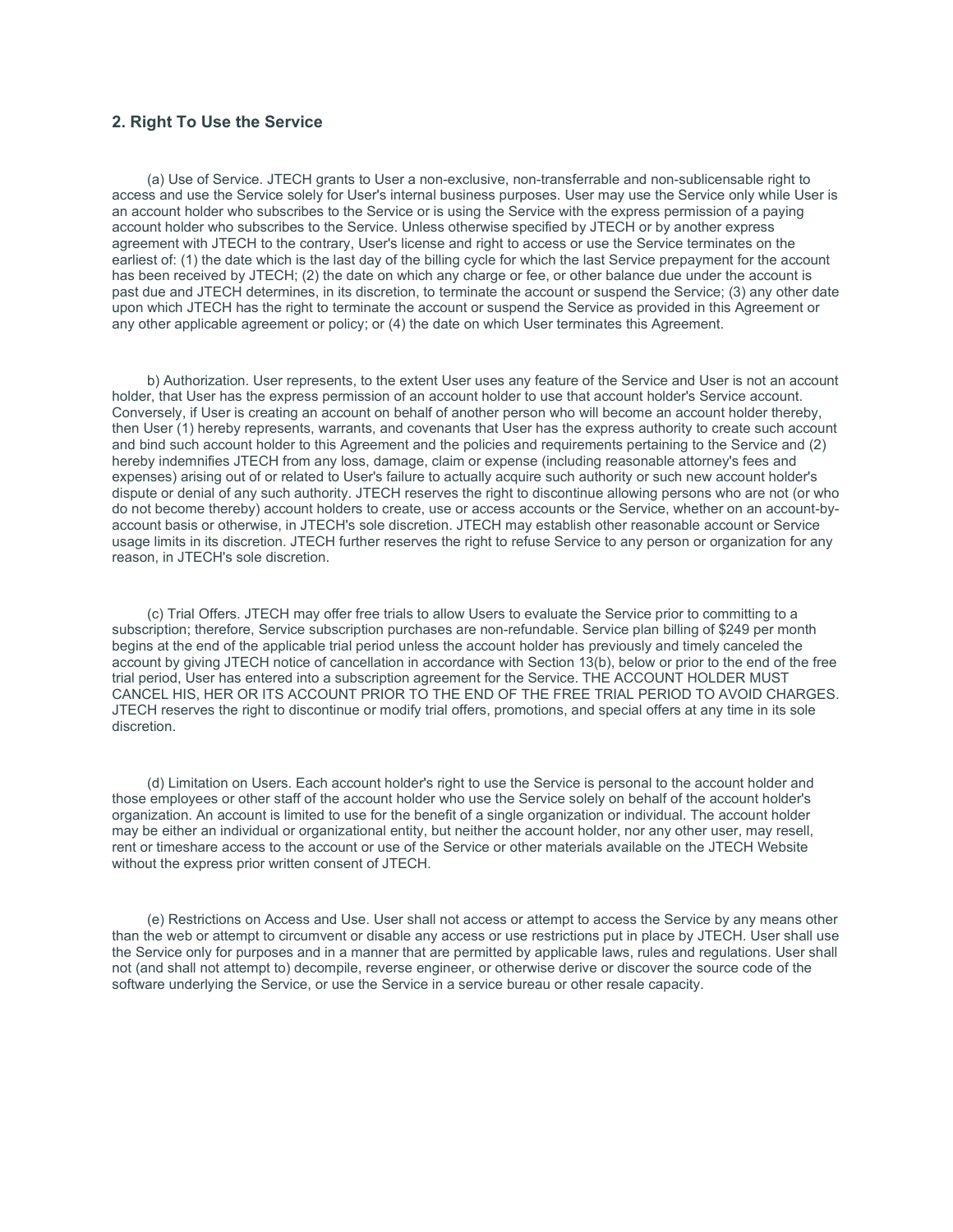## **3. User's Account**

(a) Creating Account. To use the Service, an account must be created, and to create an account, an account holder (or his, her or its authorized representative) must have completed the Service's Registration page and provided the information required on such page (all such information provided shall be referred to herein as "User Account Data"). All User Account Data must be, and must be maintained as, accurate and current during the life of the account, and any inaccuracy therein shall be grounds for account termination.

(b) Notices. JTECH may distribute notices and other important information to account holders to such e-mail addresses, or by publication on the JTECH Website, by transmission through the Service, or by written communication sent by mail to the account holder address on record. Regardless of method, each account holder is responsible to assure that all users of the account or the Service thereunder are notified accordingly and all such users shall be deemed to have received such notice when provided to the account holder of record by reasonable means. Such notices, including any amendments to this Agreement determined by JTECH in its discretion, or to any policies, rules, or restrictions, shall be effective as against the account holder and all other users upon such publication or distribution.

### **4. Content and Data.**

(a) Responsibility for Content Resulting From Use of the Service. User acknowledges and agrees that all information communicated by User in connection with User's use of the Service is the responsibility of User or the person from which the information originated, and that JTECH has no responsibility for such content.

(b) Input Data. As between the parties hereto, User shall own and, other than to the limited extent provided in this Section 4(b), have sole control over any and all data transmitted to the Service by User or by other persons communicating with User via the Service, or collected from User's JTECH product (collectively, the "Input Data"). User hereby grants to JTECH a non-exclusive, royalty-free, worldwide license while this Agreement is in effect to (1) use and display the Input Data solely in conjunction with the Service and (2) to aggregate the Input Data with similar information provided by other users of the Service for the purpose of producing industry-level reports and analyses that do not identify User or any franchisor with which User may have a contractual relationship. User acknowledges and agrees that, as between the parties hereto, all Input Data is the responsibility of User; provided, however, that JTECH shall have the right (but not the obligation) in its discretion to remove from the Service any Input Data that violates this Agreement or JTECH's policies and procedures, or is otherwise objectionable.

(c) Security and Retention. JTECH employs reasonable technological and operational security procedures intended to protect data from loss, misuse, alteration, or destruction. However, User acknowledges that no security measure can guarantee against compromise, and JTECH does not guarantee that the servers and databases underlying the Service will not experience any such compromise. User acknowledges that servers and databases are maintained by or on behalf of JTECH to store the Input Data and other data processed by the Service and that JTECH may retain this information as long as it is necessary and relevant for JTECH's operations. In addition, JTECHmay retain personal information from closed accounts to comply with the law, prevent fraud, collect any fees owed, resolve disputes, troubleshoot problems, assist with any investigation, enforce this Agreement and take other actions permitted by law.

(d) Privacy. JTECH will process User Account Data in compliance with applicable law and JTECH's Privacy Policy which is available on JTECH's corporate website or on request. JTECH's Privacy Policy does not apply to the processing of Input Data by JTECH on behalf of User. Subject to the foregoing, JTECH uses secured servers for conducting online transactions. Steps have also been taken to safeguard the integrity of data and protection of personal information including but not limited to the employment of firewalls, encryption, and authenticated access to internal databases where needed. All personal information is transmitted and protected by encryption technology using Secured Socket Layer (SSL) protocol. If security monitoring reveals possible evidence of criminal activity, information pertaining to such activity will be provided to law enforcement officials.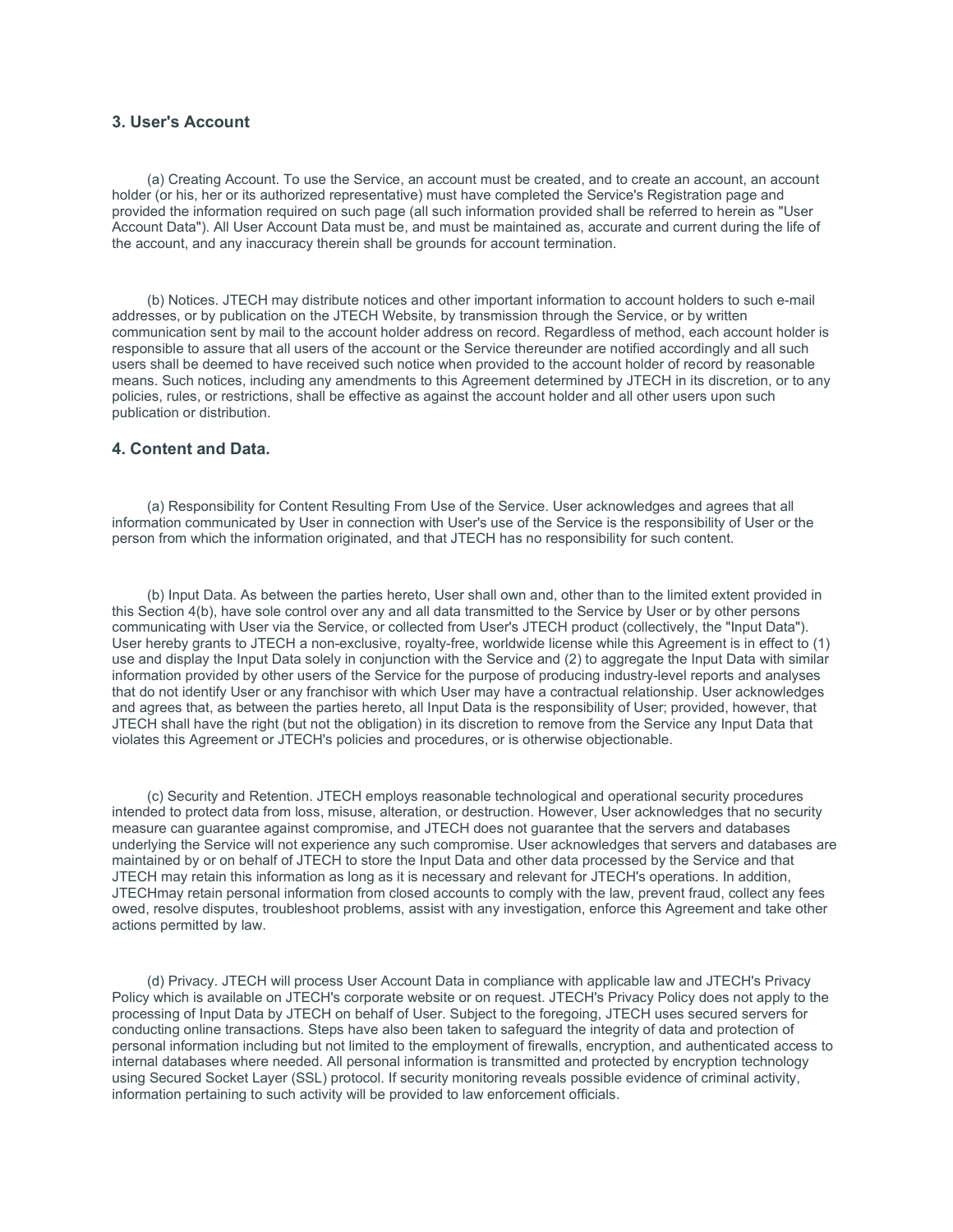(e) European Data Processing Addendum. The parties agree that, to the extent User is established within the European Union, European Economic Area, the United Kingdom or Switzerland and/or JTECH processes Input Data relating to customers or other third parties located in the European Union, European Economic Area, the United Kingdom or Switzerland on behalf of User, the European Data Processing Addendum contained in Appendix A to this Agreement will apply.

### **5. Fees**

(a) Payment. User shall pay JTECH for the Service any then-applicable subscription charges or other fees (the "Fees"). Fees will be billed in advance annually, quarterly, or monthly as set forth in User's subscription agreement. JTECH expressly reserves the right to change the Fees at any time upon notice to User. The Fees shall be due and payable at the time indicated by JTECH. The Fees are non-refundable unless User prepays for a period of use in excess of one year instead of paying annually. In any such case, unused prepaid amounts will be reimbursed.

(b) Collection and Taxes. All Fees, taxes and other charges shall be billed to User's credit card or PayPal account in United States Dollars. User shall be responsible for and shall pay JTECH all currency conversion charges, sales, use, value-added, personal property or other tax, duty or levy of any kind (including, without limitation, interest and penalties thereon) imposed now or later by any governmental entity. In the event User fails to pay any amount when due and payable, JTECH may immediately suspend or terminate this Agreement and User's access to the Service.

### **6. User Representations**

User represents and warrants to JTECH that: (1) User is a person over the age of eighteen (18) or a legally existing entity and has the power and authority to enter into and perform User's obligations under this Agreement; (2) all information User has provided and will provide to JTECH is truthful, accurate and complete; (3) User authorizes charges to its credit card or PayPal account for payment of Fees and other charges; and (4) User will comply with all terms and conditions of this Agreement (including, without limitation, "Prohibited Uses" under Section 7); and (5) if using an SMS paging or reservation management system, User is responsible for complying with all applicable laws regarding such use, including, but not limited to, the Telephone Consumer Protection Act (TCPA).

#### **7. Prohibited Uses**

User agrees not to engage in unacceptable use of the Service, which includes, without limitation, use of the Service to: (1) disseminate, store or transmit unsolicited messages, chain letters or unsolicited commercial email; (2) disseminate or transmit material that to a reasonable person may be abusive, obscene, pornographic, defamatory, harassing, grossly offensive, vulgar, threatening or malicious; (3) disseminate, store or transmit files, graphics, software or other 5 material without the permission or right to do so or that actually or potentially infringes the copyright, trademark, patent, trade secret or other intellectual property right of any person; (4) create a false identity or to otherwise attempt to mislead any person as to the identity or origin of any communication; (5) export, re-export or permit downloading of any message or content in violation of any export or import law, regulation or restriction of the United States and its agencies or authorities, or without all required approvals, licenses or exemptions; (6) interfere, disrupt or attempt to gain unauthorized access to other accounts on the Service or any other computer network; (7) disseminate, store or transmit viruses, trojan horses or any other malicious code or program; or (8) engage in any other activity deemed by JTECH to be in conflict with the spirit or intent of this Agreement.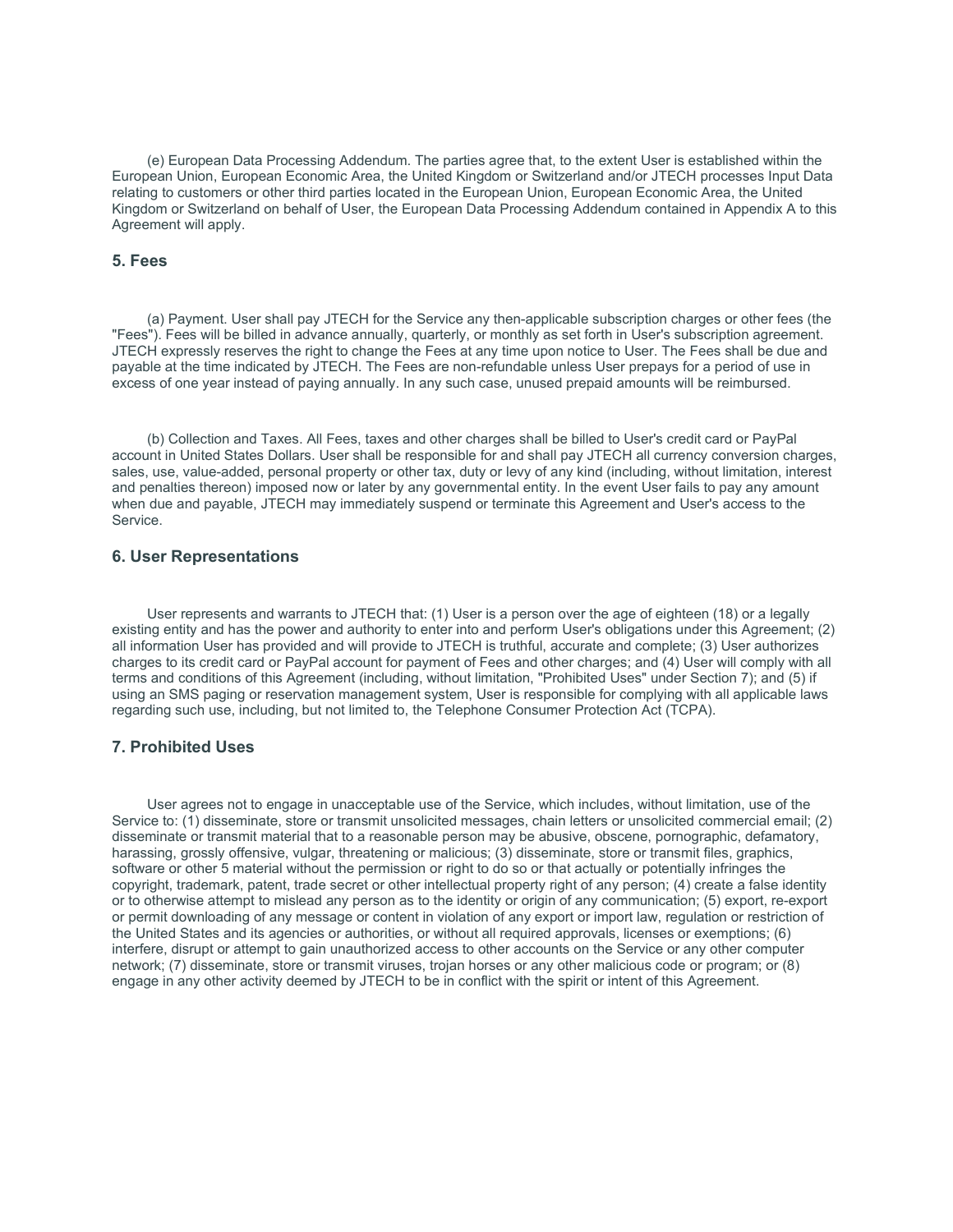# **8. Termination**

(a) By User. User may terminate this Agreement (and cancel the Service) at any time upon 30 days prior written notice to JTECH. User will not owe any Fees for periods subsequent to the effective date of such notice.

(b) By JTECH. JTECH may terminate this Agreement (and User's access to the Service) at any time, for any reason or for no reason.

(c) Effects of Termination. Upon the expiration or termination of this Agreement, JTECH will disable User's online access to the Service and, if User requests in writing, will destroy the Input Data of User then in JTECH's possession. Termination of this Agreement will not relieve either party of its obligation to comply with any terms of this Agreement that call for performance prior or subsequent to the termination date of the Service, including User's obligation to pay for access to the Service for periods prior to the termination date.

### **9. Proprietary Rights**

The contents of the Service are copyrighted by JTECH. All rights are reserved. No part of the Service or the services, products and information on the Service may be reproduced or transmitted by User in any form or by any means without JTECH's express written permission except that User may use any reports containing Input Data provided by the Service for its internal business purposes. JTECH shall retain and exclusively own all right, title and interest in and to its trademarks, copyrights or other intellectual property rights contained in the Service.

#### **10. Disclaimer of Warranties**

THE SERVICE IS PROVIDED "AS IS" AND "AS AVAILABLE" WITHOUT REPRESENTATION OR WARRANTY OF ANY KIND, EXPRESS OR IMPLIED. USE OF THE SERVICE IS AT USER'S SOLE RISK. JTECH DOES NOT REPRESENT OR WARRANT THAT THE SERVICE WILL BE UNINTERRUPTED OR ERROR FREE, NOR DOES JTECH MAKE ANY REPRESENTATION OR WARRANTY AS TO ANY RESULTS THAT MAY BE OBTAINED BY USE OF THE SERVICE. JTECH MAKES NO OTHER WARRANTIES, EXPRESS OR IMPLIED (INCLUDING, WITHOUT LIMITATION, ANY IMPLIED WARRANTIES OF MERCHANTABILITY, NON-INFRINGEMENT OR FITNESS FOR A PARTICULAR PURPOSE) IN RELATION TO THE SERVICE OR THIS AGREEMENT. THIS SECTION 10 IS INTENDED TO BE APPLICABLE TO THE MAXIMUM EXTENT ALLOWED BY LAW.

### **11. Risk of Loss; Limitation of Liability**

(a) Risk of Loss. User accepts all risk of loss or damage to User's computer systems or other devices, or loss of data, that results from or in connection with User's use of the Service.

(b) Limitation of Liability. UNDER NO CIRCUMSTANCES SHALL JTECH BE LIABLE TO USER OR ANY OTHER PERSON FOR ANY LOST PROFITS, LOST DATA, LOSS OF BUSINESS, GOODWILL OR REPUTATION OR FOR ANY OTHER INDIRECT, INCIDENTAL, CONSEQUENTIAL, SPECIAL OR PUNITIVE DAMAGES FOR ANY MATTER ARISING FROM OR RELATING TO THE SERVICE OR THIS AGREEMENT (INCLUDING, WITHOUT LIMITATION, USER'S USE OF OR INABILITY TO USE THE SERVICE), WHETHER SUCH LIABILITY IS ASSERTED ON THE BASIS OF CONTRACT, TORT OR OTHERWISE. IN NO EVENT SHALL JTECH'S TOTAL LIABILITY TO USER OR ANY OTHER PERSON FOR ANY DIRECT DAMAGES ARISING FROM OR RELATING TO A BREACH BY JTECH OF THIS AGREEMENT EXCEED THE TOTAL FEES PAID BY USER TO JTECH UNDER THIS AGREEMENT. THIS SECTION 11(b) IS INTENDED TO BE APPLICABLE TO THE MAXIMUM EXTENT ALLOWED BY LAW. USER ACKNOWLEDGES AND AGREES THAT THE FOREGOING LIMITATIONS OF LIABILITY ARE ESSENTIAL ELEMENTS OF THE BARGAIN AND THAT IN THE ABSENCE OF SUCH LIMITATIONS, THE FINANCIAL AND OTHER TERMS OF THIS AGREEMENT WOULD BE SUBSTANTIALLY DIFFERENT.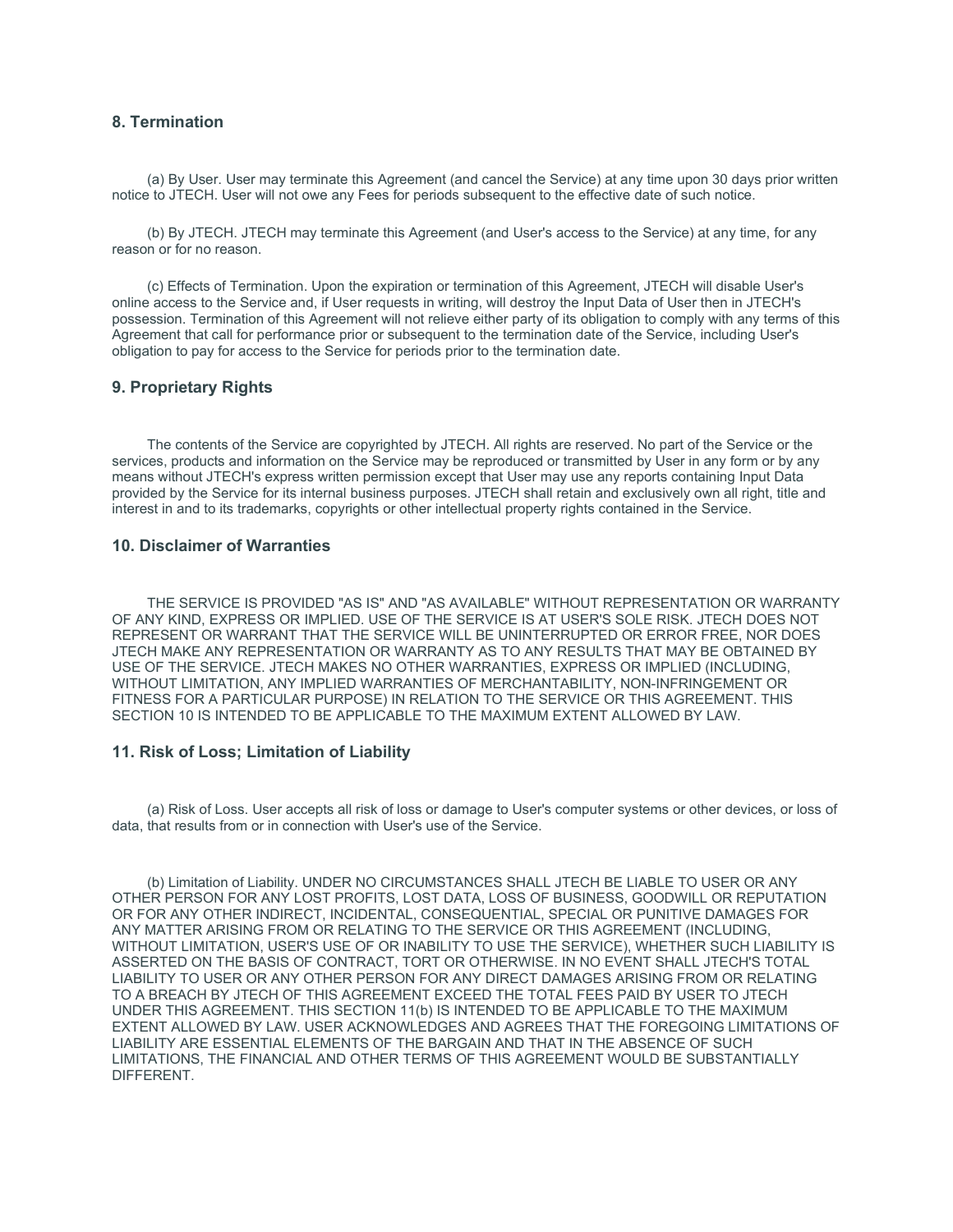## **12. Indemnification**

User agrees to indemnify and hold harmless JTECH and its shareholders, directors, officers, employees and agents for, from and against any action, cause, claim, damage, debt, demand or liability (including, without limitation, reasonable attorneys' fees and expenses and court costs) resulting from, arising out of or relating to User's breach of this Agreement or User's use of the Service. This Section 12 is intended to be applicable to the maximum extent allowed by law.

## **13. Miscellaneous**

(a) Independent Contractors. The parties are independent contractors. Neither party, by virtue of this Agreement or otherwise, shall have any right, power or authority to act or create any obligation, express or implied, on behalf of the other party.

(b) Notices. Any notice made by either party under this Agreement shall be delivered via e-mail. User shall deliver all notices to JTECH at wecare@jtech.com. JTECH shall deliver all notices to User to the e-mail address provided for User's account or any other e-mail address that User provides to JTECH.

(c) Survival. In the event of any termination of this Agreement, any accrued obligation under this Agreement (including, without limitation, unpaid Fees) and Sections 9, 10, 11, 12 and 13 shall survive indefinitely.

(d) Governing Law; Venue; Severability. The Service is controlled, operated and administered by JTECH from JTECH's offices in Gwinnett County, Georgia, United States of America. As such, this Agreement shall be governed by the laws of the State of Georgia without giving effect to its conflicts of law principles. User agrees that any action or proceeding instituted by User resulting from, arising out of, relating to or in connection with use of the Service or this Agreement shall be tried and litigated exclusively in the state and federal courts located in Gwinnett County, Georgia, United States of America. Any action or proceeding that is not commenced within one (1) year after the claim or cause of action arises upon which such claim or proceeding is based will after the expiration of such one (1) year period be barred. If for any reason a court of competent jurisdiction finds any provision of this Agreement to be unenforceable, then such provision shall be enforced to the maximum extent permissible by law so as to affect the intent of this Agreement and the remainder of this Agreement shall continue in full force and effect.

(e) Entire Agreement; Amendment. This Agreement constitutes the entire agreement between User and JTECH in connection with User's access to and use of the Service and shall not be deemed amended, modified or waived under any circumstance, except that JTECH may add to or modify this Agreement at any time by notice to User or by providing disclosure to User through the Service, and User's access to or use of the Service after the date of such notice or disclosure shall be deemed to constitute acceptance of such addition or modification.

(f) Assignment. Except as provided in this Section 13(f), User shall not transfer or assign this Agreement or its rights and obligations under this Agreement without JTECH's prior written consent. User shall have the right to transfer and assign this Agreement and its rights and obligations hereunder without JTECH's prior written consent if such transfer and assignment occurs in connection with a merger of User with or the sale of all or substantially all of User's assets to a third party.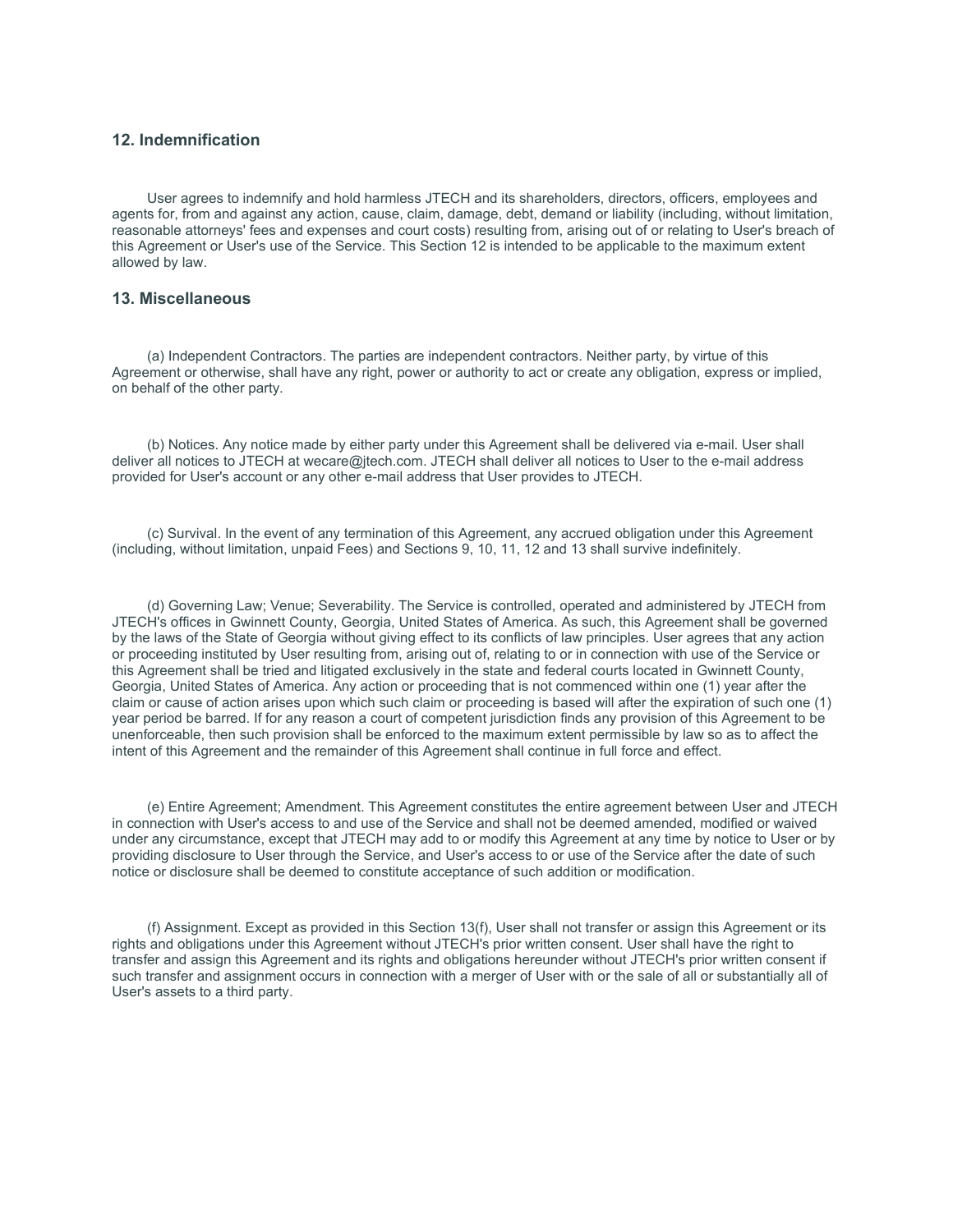## APPENDIX A

### EUROPEAN DATA PROCESSING ADDENDUM

This European Data Processing Addendum ("Addendum") forms part of the Agreement and reflects the parties' agreement with regard to the processing of Personal Data in accordance with the requirements of the applicable Data Protection Legislation. In the event of any inconsistency between this Addendum and the Agreement, including but not limited to Section 4 of the Agreement, the Addendum shall prevail.

## **1. Definitions**

a) The following terms shall have the following meanings:

"Affiliate" means any entity that directly or indirectly controls, is controlled by, or is under common control with the subject entity. "Control," for the purposes of this definition, means direct or indirect ownership or control of more than 50% of the voting interests of the subject entity;

**"Data Protection Legislation"** means all laws and regulations, including laws and regulations of the European Union, the European Economic Area, their member states and the United Kingdom which are applicable to the processing of Personal Data under this Agreement including but not limited to the EU General Data Protection Regulation (2016/679);

**"Controller", "Processor", "Data Subject", "Personal Data"** and **"Subprocessor"** each have the meanings given to them in the Data Protection Legislation;

**"Processing"** has the meaning set out in the Data Protection Legislation and "process" and "processed" shall be construed accordingly; and

**"User Personal Data"** has the meaning given to it in clause 3a).

b) For the purpose of this Addendum, references to clauses shall be deemed to be references to the terms of this Addendum, unless otherwise stated or if the context otherwise requires.

## **2. Roles of the Parties**

a) Both parties will comply with all applicable requirements of the Data Protection Legislation. This clause 2a) is in addition to, and does not relieve, remove or replace, a party's obligations under the Data Protection Legislation.

b) The parties acknowledge and agree that JTECH will act as a Controller in respect of User Account Data, as such term is used in the Agreement. JTECH shall comply with the applicable Data Protection Legislation and will process such User Account Data in accordance with the Agreement and JTECH's Privacy Policy which is available on JTECH's corporate website or on request.

c) The parties acknowledge and agree that for the purposes of the Data Protection Legislation, JTECH will act as a Processor, and User will act as a Controller, in respect of User Personal Data.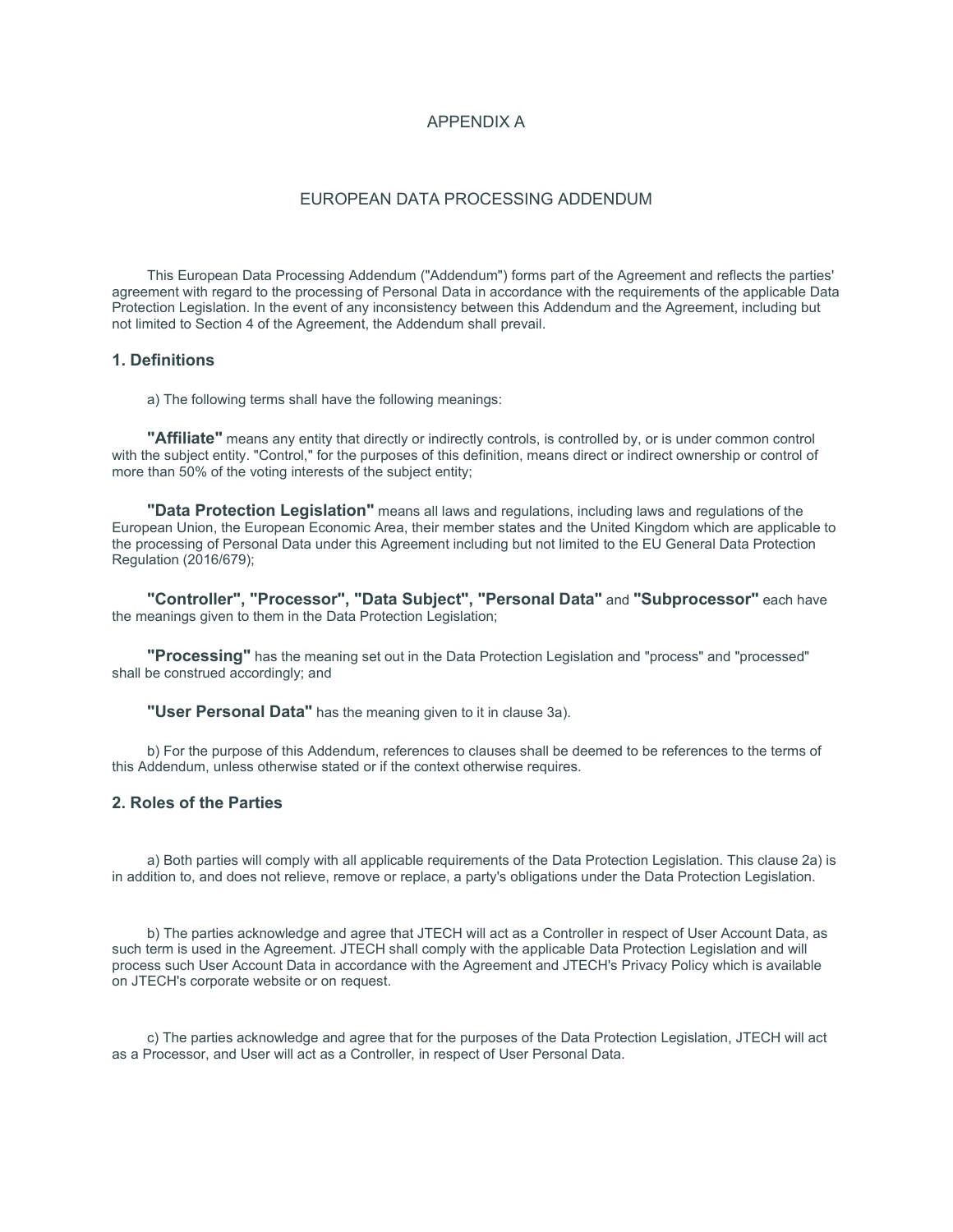d) User shall, as a Controller of User Personal Data, ensure that it has, and will continue to have, the right to transfer, or provide access to, User Personal Data to JTECH for processing in accordance with the terms of the Agreement. For the avoidance of doubt, User's instructions for the processing of User Personal Data shall comply with applicable Data Protection Legislation. JTECH will inform User immediately if it considers, in its opinion, that any of User's instructions infringe applicable Data Protection Legislation. User shall have sole responsibility for the accuracy, quality, and legality of User Personal Data and the means by which User acquires User Personal Data.

#### **3. Scope of Processing**

a) User agrees that JTECH, its affiliates and agents, may process Personal Data contained in the Input Data ("User Personal Data") on behalf of User to perform its obligations for the term of the Agreement. The types of User Personal Data processed by JTECH in connection with User's use of the Service include, but are not limited to: contact details (such as names and telephone numbers). The Data Subjects include customers of User.

e) JTECH shall process User Personal Data only on the written instructions of User unless JTECH is required by the laws of any member state of the European Union or by the laws of the European Union applicable to JTECH to process User Personal Data ("Applicable Laws"). Where JTECH is relying on Applicable Laws as the basis for processing User Personal Data, JTECH shall notify User of this before performing the processing required by the Applicable Laws unless those Applicable Laws prohibit JTECH from so notifying User.

f) The following is deemed an instruction by User to process User Personal Data, subject to User's compliance with Data Protection Legislation: (i) processing to provide the Service in accordance with the Agreement; (ii) processing initiated by the account holder (or his, her or its authorized representative) in their use of the Service; (iii) processing to comply with other reasonable instructions provided by User where such instructions are consistent with the terms of the Agreement and (iv) processing to aggregate User Personal Data with similar information provided by other users of the Service for the purpose of producing industry-level reports and analyses that do not identify any Data Subject, User or any franchisor with which User may have a contractual relationship.

# **4. Data Processing Obligations**

a) The obligations set forth in this clause 4 apply only to the extent that JTECH is the Processor in relation to User Personal Data, and without prejudice to the generality of clause 2a).

b) JTECH shall ensure that it has in place appropriate technical and organizational measures to protect against unauthorized or unlawful processing of User Personal Data and against accidental loss or destruction of, or damage to, User Personal Data ("Personal Data Breach"), appropriate to the harm that might result from the unauthorized or unlawful processing or accidental loss, destruction or damage and the nature of the data to be protected, having regard to the state of technological development and the cost of implementing any measures.

c) All JTECH personnel who have access to and/or process User Personal Data shall be obliged to keep User Personal Data confidential.

d) JTECH shall assist User in responding to any request from a Data Subject and in ensuring compliance with its obligations under the Data Protection Legislation with respect to security, breach notifications, impact assessments and consultations with supervisory authorities or regulators provided that JTECH may charge User on a time and materials basis in the event that JTECH considers, in its reasonable discretion, that such assistance is onerous, complex, frequent, or time-consuming;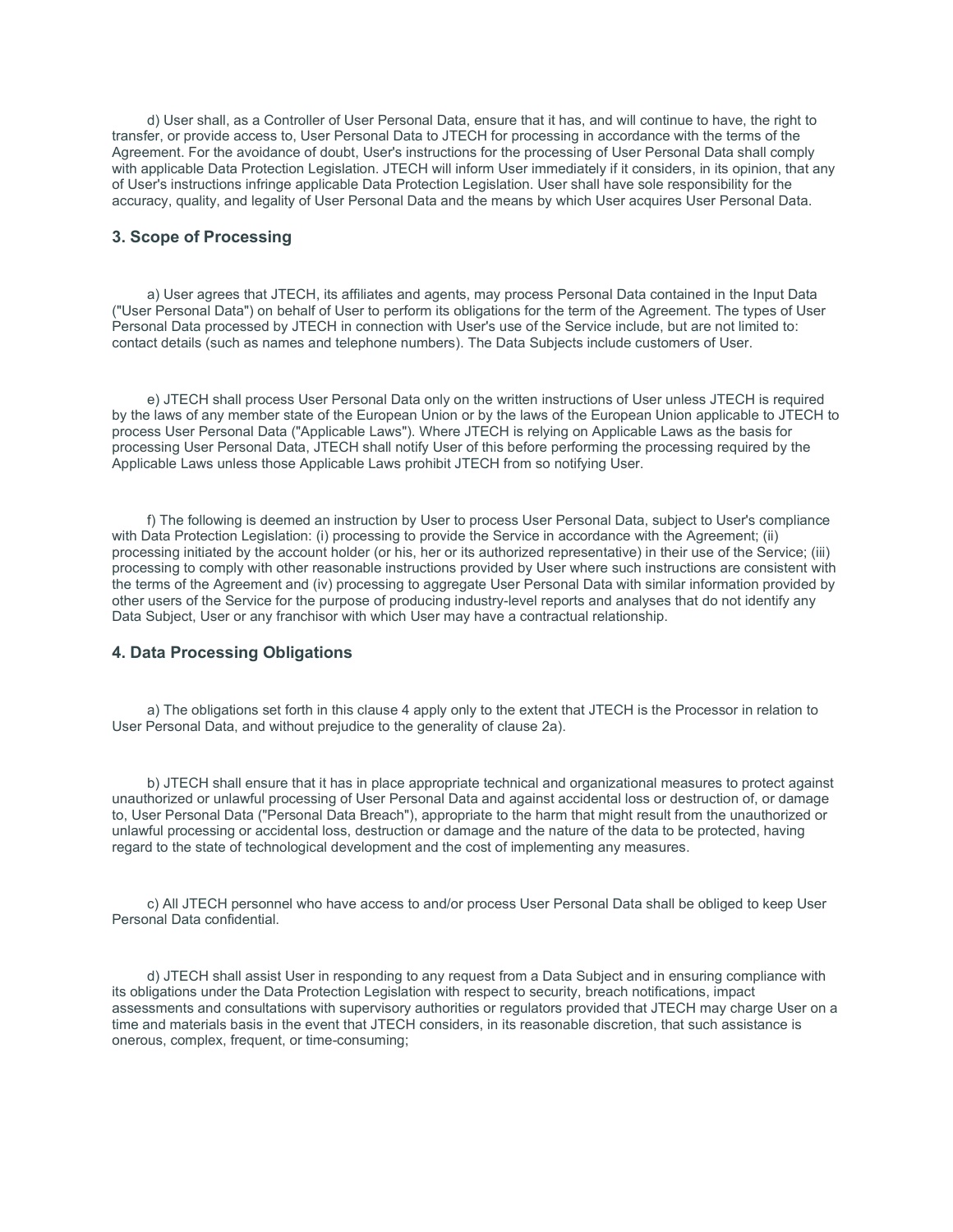e) JTECH shall notify User without delay on becoming aware of a Personal Data Breach and shall provide further information about the Personal Data Breach to JTECH in phases as such information becomes available.

f) At the written direction of User, JTECH shall delete or return User Personal Data and copies thereof to User on termination of the Agreement unless required by Applicable Law to store User Personal Data.

g) JTECH will maintain records and information to demonstrate its compliance with this clause Addendum and, at User's expense and subject to clause5, shall permit User, or its appointed third-party auditors (collectively, "Auditor"), to audit the architecture, systems and procedures relevant to JTECH's compliance with this Addendum and shall make available to the Auditor all information, systems and staff necessary for the Auditor to conduct such audit. To the extent any such audit incurs in excess of 20 hours of JTECH personnel time, JTECH may charge User on a time and materials basis for any such excess hours.

#### **5. Audits**

a) Before the commencement of an audit described in clause 4g), JTECH and User will mutually agree upon the reasonable scope, start date, duration of and security and confidentiality controls applicable to the audit. User agrees that:

i. audits will be conducted during JTECH's normal business hours;

ii. it will not exercise its on-site audit rights more than once in any twelve (12) calendar months period, unless it has reasonable concerns as to JTECH's compliance with this Addendum or where it is required or requested to carry out an audit under Data Protection Legislation, or by a Supervisory Authority or any similar regulatory authority responsible for the enforcement of Data Protection Legislation in any country or territory;

iii. it will be responsible for any fees charged by any third party auditor appointed by User to execute any such audit;

iv. JTECH may object to any third-party auditor appointed by User to conduct an audit if the auditor is, in JTECH's opinion, not suitably qualified or independent, a competitor of JTECH or otherwise manifestly unsuitable. Any such objection by JTECH will require User to appoint another auditor or conduct the audit itself;

v. nothing in this clause 5 will require JTECH either to disclose to the Auditor, or to allow the Auditor access to (a) any data processed by JTECH on behalf of any other organization, (b) any JTECH internal accounting or financial information, (c) any trade secret of JTECH, (d) any information that, in JTECH's opinion, could (i) compromise the security of any JTECH systems or premises, or (ii) cause JTECH to breach its obligations to User or any third party, or (e) any information that User seeks to access for any reason other than the good faith fulfilment of User's obligations under the Data Protection Legislation; and

vi. it shall provide JTECH with copies of any audit reports completed by the Auditor, which reports shall be subject to the confidentiality provisions of the Agreement.